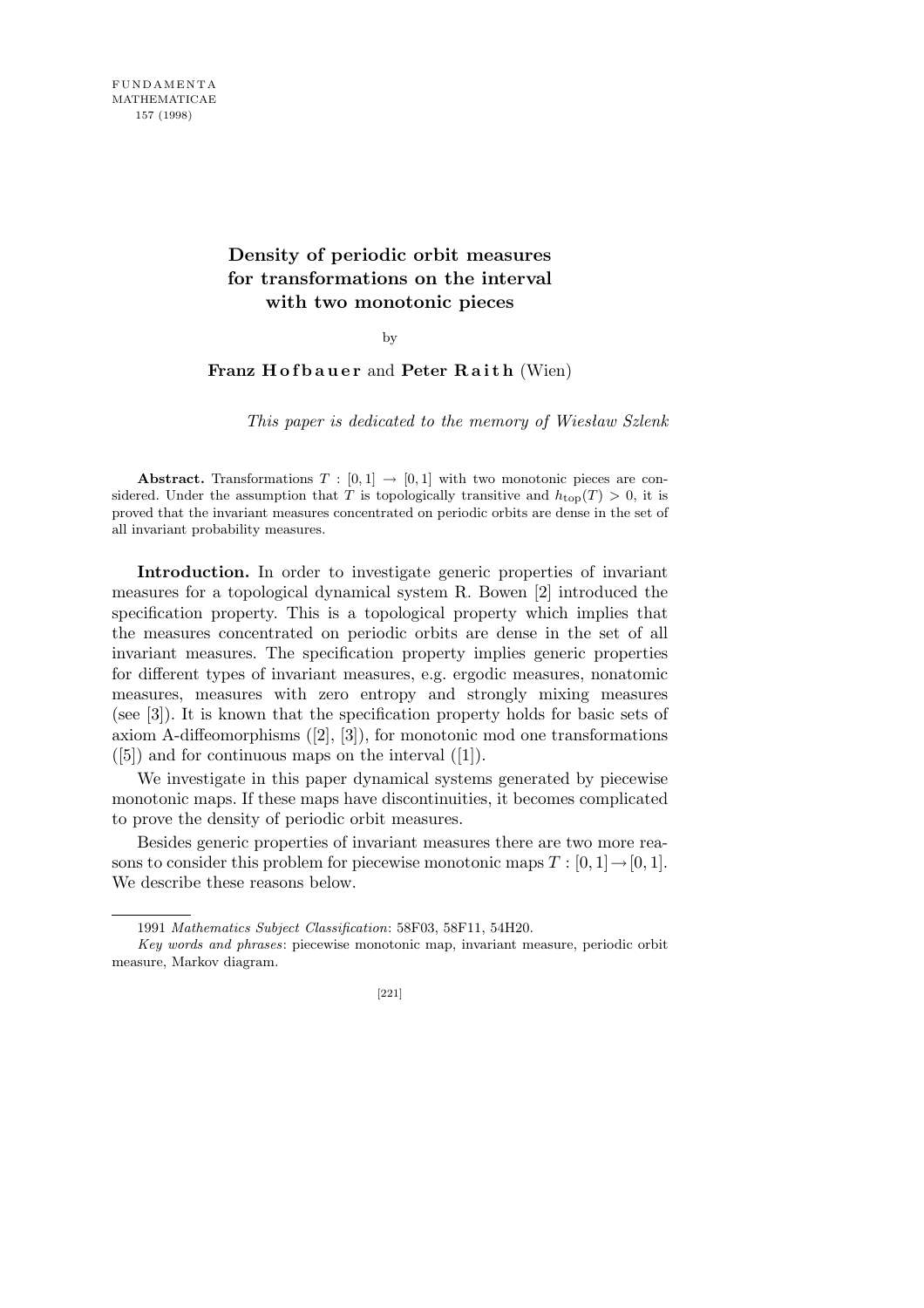The first reason occurs in the calculation of the Hausdorff dimension of certain invariant subsets *A*. Assume that *T* is piecewise differentiable, the derivative satisfies certain regularity conditions, and there exist no attracting periodic points. Let  $A$  be a completely invariant closed subset of  $[0, 1]$ , where "completely invariant" means  $x \in A$  is equivalent to  $Tx \in A$ . Define  $\pi(t) :=$  $p(T|_A, -t \log |T'|)$ , where  $p(\cdot, \cdot)$  denotes the pressure. It is shown in [6] that HD(*A*) equals the smallest  $t_0 \geq 0$  with  $\pi(t_0) = 0$ , provided that there exists a  $t \geq 0$  with  $\pi(t) = 0$ . Therefore one is interested in showing the existence of a zero of  $\pi$ . The proof of Theorem 1 in [6] shows that there exists a  $t \geq 0$  with  $\pi(t) = 0$  if the periodic orbit measures are dense in the set of all *T*-invariant probability measures on [0*,* 1].

Investigating piecewise monotonic maps one sometimes has to exclude the dynamics of the critical orbits. This leads to a modified definition of the pressure (see [7] and [8]). One defines  $q(T, f) := \sup p(T|_B, f|_B)$ , where the supremum is taken over all *T*-invariant closed  $B \subseteq [0,1]$  for which a Markov partition exists. Naturally the question arises whether  $q(T, f) = p(T, f)$ . For continuous functions f the proof of Proposition 1 in [7] shows that  $q(T, f) = p(T, f)$  if the periodic orbit measures are dense in the set of all *T*-invariant probability measures on [0*,* 1].

These reasons indicate that the density of periodic orbit measures plays a fundamental role in the investigation of piecewise monotonic maps. For piecewise monotonic maps in general it seems to be rather difficult to find a proof or a counterexample. Therefore we consider only transformations  $T: [0,1] \to [0,1]$  with two monotonic pieces. If *T* is topologically transitive and  $h_{\text{top}}(T) > 0$ , then we prove in Theorem 2 that the periodic orbit measures are dense in the set of all *T*-invariant probability measures on [0*,* 1]. This result has been proved in [5] if *T* is strictly increasing on both intervals of monotonicity. The case of three or more monotonic pieces remains open.

**1. Piecewise monotonic maps and their Markov diagram.** A map  $T : [0,1] \rightarrow [0,1]$  is called *piecewise monotone* if there exists a set  $\mathcal Z$  of *I* :  $[0,1]$  →  $[0,1]$  is called *piecewise monotone* if there exists a set *Z* of finitely many pairwise disjoint open intervals with  $\bigcup_{Z \in \mathcal{Z}} \overline{Z} = [0,1]$  such that  $T|_Z$  is strictly monotone and continuous for all  $Z \in \mathcal{Z}$ . We call a piecewise monotonic map  $T : [0,1] \rightarrow [0,1]$  a *transformation with two monotonic pieces* if there exists a  $\mathcal Z$  with card  $\mathcal Z = 2$  such that T is piecewise monotone with respect to  $Z$ . Excluding the trivial case we always assume that for a transformation *T* with two monotonic pieces there exists no partition *Y* with card  $\mathcal{Y} = 1$  such that *T* is piecewise monotone with respect to *Y*.

Set  $E := \{\inf Z, \sup Z : Z \in \mathcal{Z}\} \setminus \{0,1\}.$  Then *T* need not be continuous at *x* if  $x \in E$ . We can use a standard doubling points construction as described e.g. in [9] to obtain a dynamical system. For our purpose it is enough to replace each  $x \in E$  by  $x^-$  and  $x^+$ , and define  $T^n x^- := \lim_{y \to x^-} T^n y$  and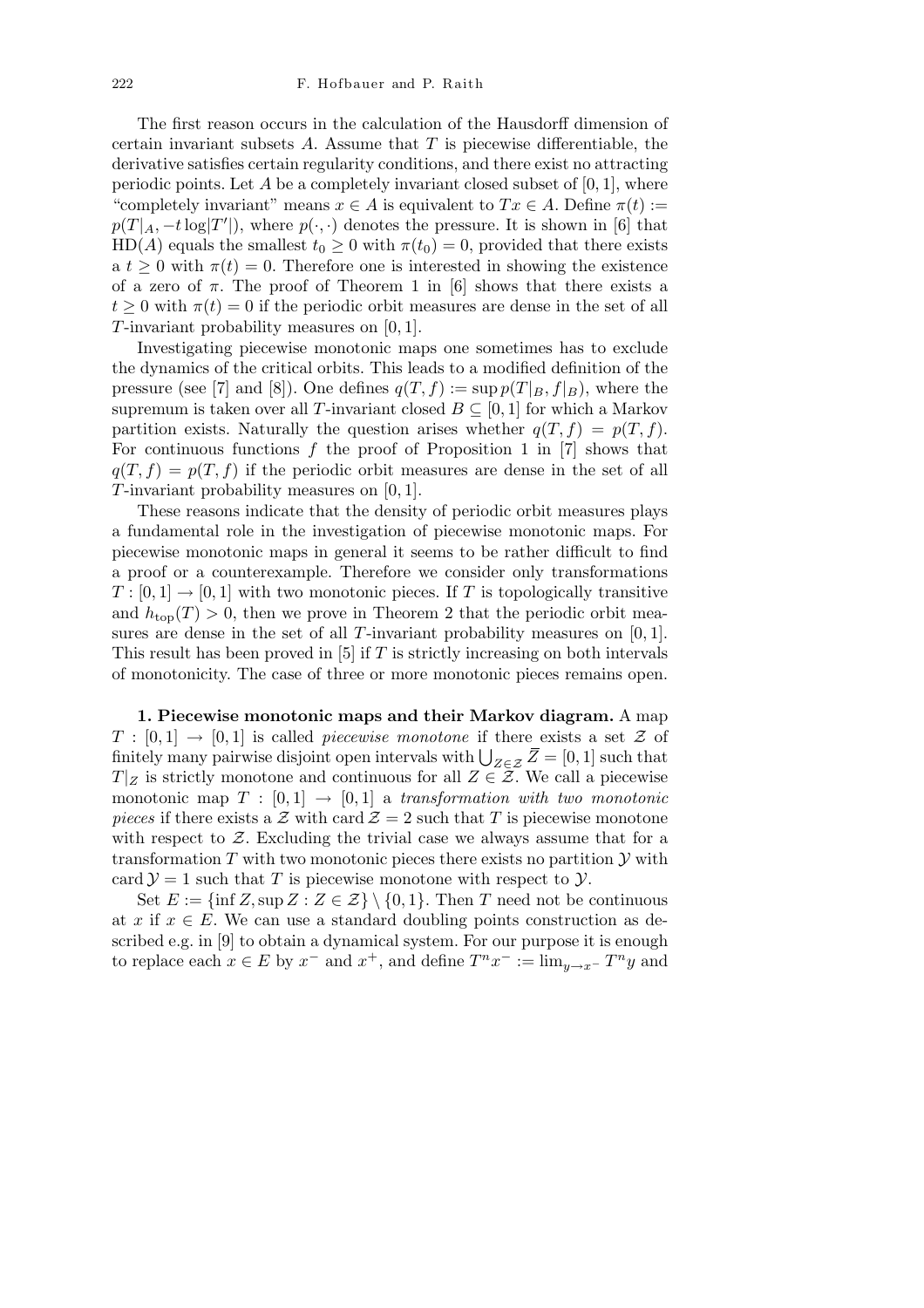$T^n x^+ := \lim_{y \to x^+} T^n y$  for  $n \in \mathbb{N}_0$ , where  $\mathbb{N}_0 = \mathbb{N} \cup \{0\}$ . For simplicity of notation we write [0, 1], although from now on we mean  $([0,1] \setminus E) \cup \{x^-, x^+ :$  $x \in E$ . An  $a \in [0,1]$  is called a *critical point* if  $a = x^-$  or  $a = x^+$  for an  $x \in E$ . We call a critical point *a* an *essential critical point* if  $T^{k+n}a \neq T^k a$ for every  $k \in \mathbb{N}_0$  and every  $n \in \mathbb{N}$ . If a is a critical point but not an essential critical point, then let  $k(a) \in \mathbb{N}_0$  and  $n(a) \in \mathbb{N}$  be minimal with  $T^{k(a)+n(a)}a = T^{k(a)}a.$ 

For the definitions of the topological entropy  $h_{\text{top}}(T)$  and of *T*-invariant measures see e.g. [10]. The set of all *T*-invariant Borel probability measures is denoted by  $M([0,1],T)$ . We call  $R \subseteq [0,1]$  *topologically transitive* if there exists an  $x \in R$  whose  $\omega$ -limit set equals R. If [0, 1] is topologically transitive, then the map *T* is called *topologically transitive*. A point  $p \in [0, 1]$  is called a *periodic point* if there exists an  $n \in \mathbb{N}$  with  $T^n p = p$ . Let *p* be a periodic point with  $T^n p = p$ , and define  $\mu_p(A) := \frac{1}{n}$ P*n−*<sup>1</sup>  $\sum_{j=0}^{n-1} 1_A(T^j p)$  for every Borel set  $A \subseteq [0,1]$ . Then  $\mu_p \in M([0,1],T)$ . A measure  $\mu$  is called a *periodic orbit measure* if there exists a periodic point  $p \in [0, 1]$  with  $\mu = \mu_p$ . We say *the periodic orbit measures are dense in*  $M([0,1],T)$  if for every nonempty  $U \subseteq M([0,1],T)$  which is open in the weak star topology there exists a periodic point  $p \in [0, 1]$  with  $\mu_p \in U$ .

Let  $C \subseteq [0,1]$  be nonempty. Then *D* is called a *successor* of *C* if there exists a  $Z \in \mathcal{Z}$  with  $D = TC \cap Z$ , and we write  $C \to D$ . Now let  $D$  be the smallest set with  $\mathcal{Z} \subseteq \mathcal{D}$  and such that  $C \in \mathcal{D}$  and  $C \to D$  imply  $D \in \mathcal{D}$ . We call  $(D, \rightarrow)$  the *Markov diagram* of *T* (with respect to  $\mathcal{Z}$ ).

Define  $\mathcal{D}_0 := \mathcal{Z}$ , and for  $n \in \mathbb{N}$  define  $\mathcal{D}_n := \mathcal{D}_{n-1} \cup \{D \in \mathcal{D} : \exists C \in \mathcal{D}_{n-1} \}$ with  $C \to D$ . Then  $\mathcal{D}_0 \subseteq \mathcal{D}_1 \subseteq \mathcal{D}_2 \subseteq \ldots$  and  $\mathcal{D}_{\infty} := \mathcal{D} = \bigcup_{n=0}^{\infty} \mathcal{D}_n$ . Furthermore, for  $n \in \mathbb{N}$  let  $\mathcal{Z}_n$  be the set of all *Z* with  $Z = \bigcap_{i=0}^{n-1}$ <br>Furthermore, for  $n \in \mathbb{N}$  let  $\mathcal{Z}_n$  be the set of all *Z* with  $Z = \bigcap_{i=0}^{n-1}$ *<sup>j</sup>*=0 *T <sup>−</sup><sup>j</sup>Z<sup>j</sup>* and  $Z \neq \emptyset$ , where  $Z_0, Z_1, \ldots, Z_{n-1} \in \mathcal{Z}$ .

We call  $D_0 \to D_1 \to \ldots \to D_{n-1}$  a path of length *n* in  $D$  if  $D_{i-1} \to D_i$ for  $j = 1, \ldots, n-1$  (a path of length 1 is an element of  $D$ ). Moreover,  $D_0 \rightarrow D_1 \rightarrow D_2 \rightarrow \ldots$  is called an *infinite path in*  $D$  if  $D_{i-1} \rightarrow D_i$  for all  $j \in \mathbb{N}$ . We say an infinite path  $D_0 \to D_1 \to D_2 \to \ldots$  *represents*  $x \in [0,1]$ if  $T^jx$  ∈  $D_j$  for all  $j \in \mathbb{N}_0$ . A subset  $\mathcal{C} \subseteq \mathcal{D}$  is called *irreducible* if for every  $C, D \in \mathcal{C}$  there exists an  $n \in \mathbb{N}$  and a path  $D_0 \to D_1 \to \ldots \to D_n$ of length  $n + 1$  in *C* with  $D_0 = C$  and  $D_n = D$ . If  $C \subseteq D$  is irreducible and every  $\mathcal{C}'$  with  $\mathcal{C} \subsetneq \mathcal{C}' \subseteq \mathcal{D}$  is not irreducible, then  $\mathcal{C}$  is called *maximal irreducible*.

If  $\alpha = D_0 \rightarrow D_1 \rightarrow \ldots \rightarrow D_{n-1}$  is a path of length *n* in  $\mathcal{D}, \beta = C_0 \rightarrow$  $C_1 \rightarrow \ldots \rightarrow C_{m-1}$  is a path of length *m* in *D*, and  $D_{n-1} \rightarrow C_0$ , then denote by  $\alpha \to \beta$  the path  $D_0 \to D_1 \to \ldots \to D_{n-1} \to C_0 \to C_1 \to \ldots \to C_{m-1}$  of length  $n + m$  in  $\mathcal{D}$ . A path  $\alpha = D_0 \rightarrow D_1 \rightarrow \ldots \rightarrow D_{n-1}$  of length  $n$  in  $\mathcal{D}$  is called a *periodic path* if  $D_{n-1} \to D_0$ . Assume that  $\alpha = D_0 \to D_1 \to \ldots \to$ *D*<sub>*n*−1</sub> is a periodic path. Then set  $\alpha^1 := \alpha$ , and for  $k \in \mathbb{N}$ ,  $k > 1$ , define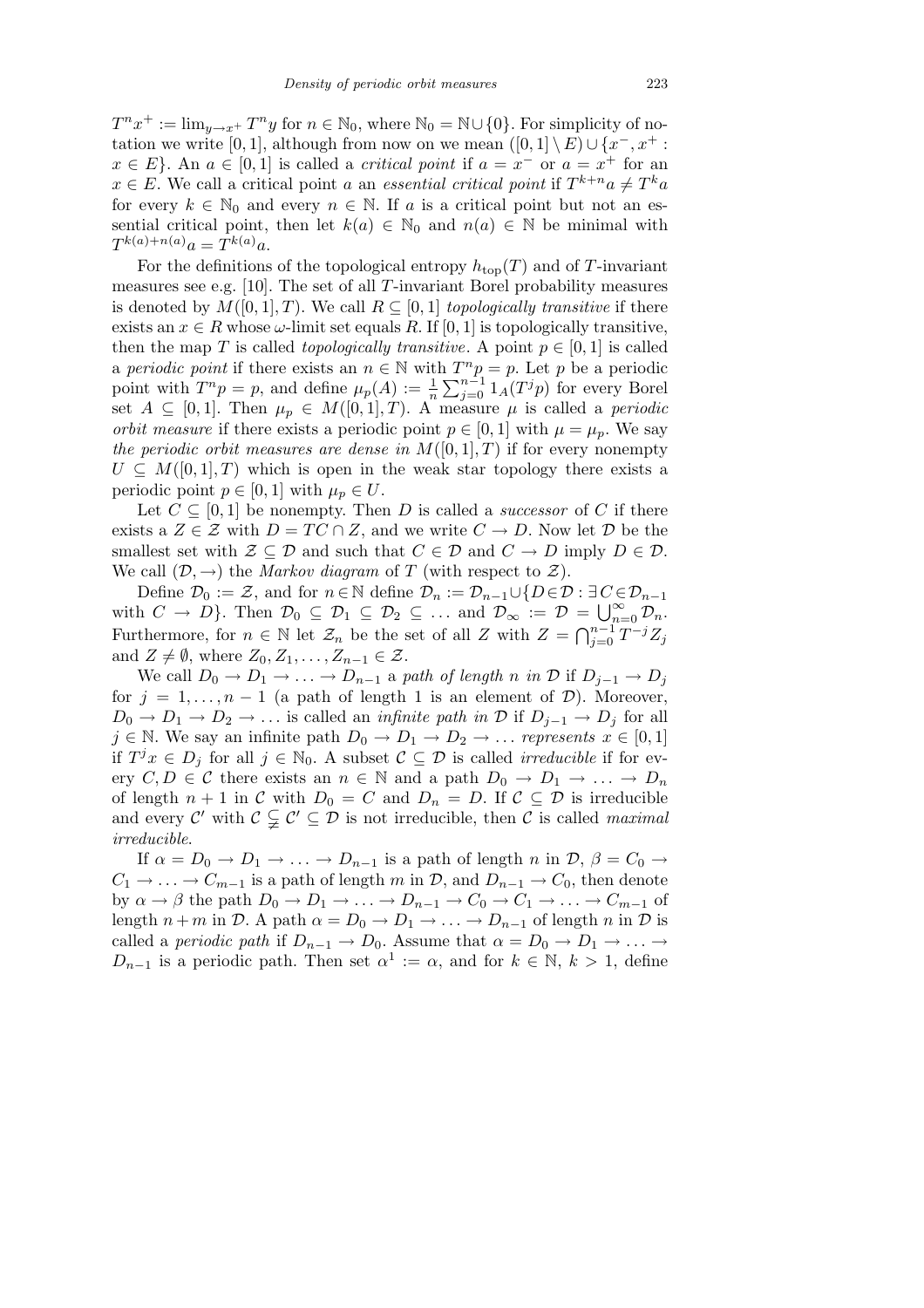$\alpha^k := \alpha^{k-1} \to \alpha$ . We say *x* is *represented* by  $\alpha$  if  $C_0 \to C_1 \to C_2 \to \ldots$  with  $C_{qn+r} := D_r$  for  $q \in \mathbb{N}_0$  and  $r \in \{0, 1, \ldots, n-1\}$  represents *x*.

For  $x \in [0, 1]$  there exists a unique infinite path  $C_0^x \to C_1^x \to C_2^x \to \ldots$  in  $\mathcal{D}$  with  $C_0^x \in \mathcal{D}_0$  which represents *x*. Define  $R_0^x := 0$ . If  $j \in \mathbb{N}$  and  $R_{j-1}^x \neq \infty$ , then set

 $(1.1)$  $x_j^x := \min\{n > R_{j-1}^x : C_{n-1}^x$  has at least 2 different successors}

where we set  $R_j^x := \infty$  if  $C_n^x$  has only one successor for every  $n \geq R_{j-1}^x$ . Finally, define  $r_j^x := R_j^x - R_{j-1}^x$  if  $R_j^x \neq \infty$ .

The Markov diagram can be described in the following way (see [4]). We have

(1.2)  $\mathcal{D} = \{C_n^a : n \in \mathbb{N}_0, a \text{ is a critical point or } a \in \{0, 1\}\}.$ 

Suppose that  $x \in [0, 1]$  and  $j \in \mathbb{N}$  with  $R_j^x \neq \infty$ . Then there exists a critical point a such that  $C_{R_{j-1}^x+k}^x \subseteq C_k^a$  for  $k \in \{0,1,\ldots,r_j^x-1\}$  (choose  $a \neq T^{R_{j-1}^x}x$ if this is possible). Hence  $C_{R_j^x-1}^x$  has the two different successors  $C_{r_j^x}^a$  and  $C(x, j)$ , where  $C(x, j) \cap \{\inf \widetilde{TC}_{R_j^x-1}^x, \sup TC_{R_j^x-1}^x\} \neq \emptyset$ . If  $C_{R_j^x-1}^x$  has more than two successors, then all other successors (besides  $C_{r_i^x}^a$  and  $C(x, j)$ ) are contained in  $\mathcal{D}_0$ . Furthermore, there exists a  $q \in \mathbb{N}$  with  $r_j^x = R_q^a$ . Obviously,  $r_j^x < R_j^x$  if  $j > 1$ . We have  $C(x, j) = C_{R_j^x}^x$  if  $j > 1$  and  $\tilde{x}$  is a critical point or  $x \in \{0, 1\}$ .

**2. Initial segments of critical orbits.** In this section we prove that to show the density of periodic orbit measures in  $M([0,1],T)$  it suffices to prove that certain initial segments of critical orbits can be approximated by periodic points.

Let  $T : [0,1] \rightarrow [0,1]$  be a piecewise monotonic map. If  $p \in [0,1]$  is a periodic point, then let  $\mu_p$  be the invariant measure concentrated on the orbit of *p*. For  $x \in [0, 1]$ ,  $U \subseteq [0, 1]$  and  $r, s \in \mathbb{N}_0$  with  $0 \leq r < s$  define

(2.1) 
$$
F_{x,r,s}(U) := \frac{1}{s-r} \sum_{j=r}^{s-1} 1_U(T^j x).
$$

Recall that we denote the Markov diagram of *T* by  $(\mathcal{D}, \rightarrow)$ . If *T* is topologically transitive and  $h_{\text{top}}(T) > 0$ , then Theorem 11 of [4] implies that there exists a maximal irreducible  $\mathcal{D}' \subseteq \mathcal{D}$  such that every  $x \in [0,1]$  is represented by an infinite path in  $\mathcal{D}'$ . Furthermore, there exists no arrow  $C \rightarrow D$  with  $C \in \mathcal{D}'$  and  $D \in \mathcal{D} \setminus \mathcal{D}'$ , and there exists an  $N_1 \in \mathbb{N}$  such that  $C_{N_1}^a \in \mathcal{D}'$  for every essential critical point *a*.

Consider  $x, y \in [0, 1]$  and  $n \in \mathbb{N}$ . If  $C_k^x$  and  $C_k^y$  $k \nvert k$  are contained in the same element of *Z* for all *k* ∈ {0,1, . . . , *n* −1}, then  $|nF_{x,0,n}(Z) - nF_{y,0,n}(Z)| \leq m$ for all  $m \in \mathbb{N}$  and all  $Z \in \mathcal{Z}_m$ .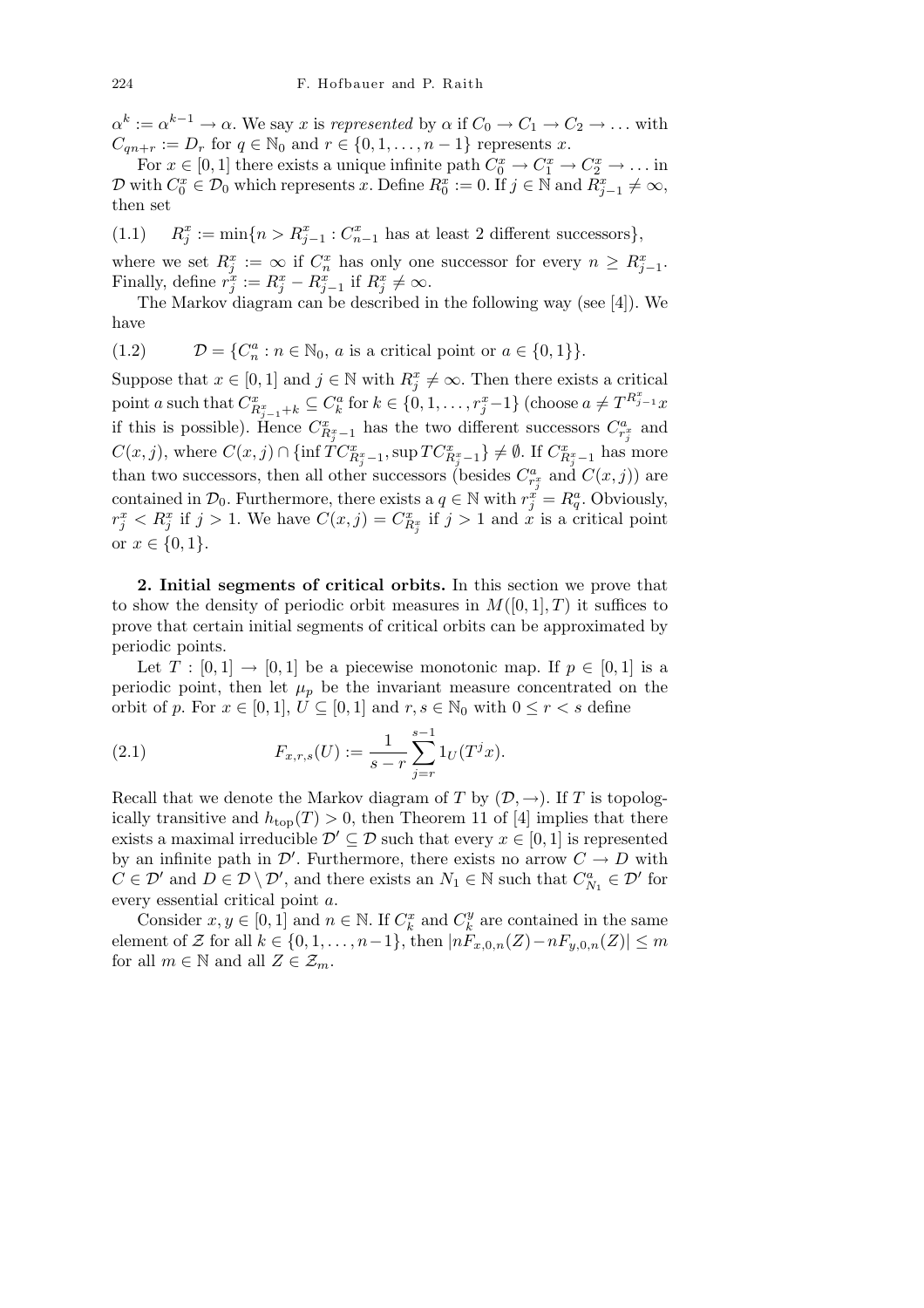In order to prove the density of periodic orbit measures in  $M([0,1],T)$ we need the following result.

LEMMA 1. Let  $T : [0,1] \rightarrow [0,1]$  be a topologically transitive piecewise *monotonic map with*  $h_{top}(T) > 0$ *. Fix*  $k \in \mathbb{N}$ *, and for*  $j \in \{1, ..., k\}$  *let*  $x_j \in [0,1]$  *and*  $l_j \in \mathbb{N}$ *. Furthermore, let*  $q_1, \ldots, q_k \in \mathbb{Q}$  *with*  $q_j \geq 0$  *for*  $j \in \{1, \ldots, k\}$  and  $\sum_{j=1}^{k} q_j = 1$ *. Assume that for every*  $V \in$ *∞…*<br>פר∟  $\sum_{m=1}^{\infty} \mathcal{Z}_m$  *there exist*  $a_V > 0$  *and*  $b_V > 0$  *with the following property: for every*  $j \in \{1, \ldots, k\}$ *there exists a periodic point*  $p_j \in [0,1]$  *such that* 

(2.2) 
$$
|F_{x_j,0,l_j}(V) - \mu_{p_j}(V)| < a_V \quad \text{for } 2 \le j \le k, \quad \text{and}
$$

$$
|F_{x_1,0,l_1}(V) - \mu_{p_1}(V)| < b_V
$$

*for every*  $V \in \bigcup_{m}^{\infty}$  $\sum_{m=1}^{\infty} \mathcal{Z}_m$ *. Then for every*  $\eta > 0$  *there exists a periodic point*  $p \in [0, 1]$  *such that* 

(2.3) 
$$
\Big|\sum_{j=1}^k q_j F_{x_j,0,l_j}(V) - \mu_p(V)\Big| < (1-q_1)a_V + q_1b_V + \eta m
$$

*for every*  $m \in \mathbb{N}$  *and every*  $V \in \mathcal{Z}_m$ *.* 

P r o o f. For  $j \in \{1, ..., k\}$  let  $\alpha_j$  be a periodic path in  $\mathcal{D}'$  representing  $p_j$ . Set  $\alpha_{k+1} := \alpha_1$ . Then for every  $j \in \{1, \ldots, k\}$  there exists a path  $v_j$  of length  $u_j$  in  $\mathcal{D}'$  with  $\alpha_j \to v_j \to \alpha_{j+1}$ . Define  $u := \max\{u_1, \ldots, u_k\}$ . Choose an  $n \in \mathbb{N}$  such that

$$
\frac{k}{n} \le \frac{2ku}{n} < \frac{\eta}{2},
$$

and  $nq_j/l_j \in \mathbb{N}_0$  and  $nq_j/a_j \in \mathbb{N}_0$  for every  $j \in \{1, \ldots, k\}$ , where  $a_j$  is the length of  $\alpha_j$ .

We define the periodic path  $\alpha$  in  $(\mathcal{D}, \rightarrow)$  by

$$
(2.5) \qquad \alpha := \alpha_1^{nq_1/a_1} \to v_1 \to \alpha_2^{nq_2/a_2} \to v_2 \to \dots \to \alpha_k^{nq_k/a_k} \to v_k.
$$

Then  $\alpha$  represents a periodic point  $p \in [0, 1]$ . Set  $N := n + \sum_{i=1}^{k} p_i$  $_{j=1}^{k} u_{j}$ . Choose an  $m \in \mathbb{N}$ , and let  $V \in \mathcal{Z}_m$ . By (2.1) we obtain

$$
N\mu_p(V) = NF_{p,0,N}(V)
$$
 and  $nq_j\mu_{p_j}(V) = nq_jF_{p_j,0,nq_j}(V)$ 

for  $j \in \{1, \ldots, k\}$ . If we use  $\sum_{j=1}^{k} nq_j = n$  and  $(2.5)$  this implies

(2.6) 
$$
\Big|\sum_{j=1}^k nq_j\mu_{p_j}(V) - N\mu_p(V)\Big| \leq \sum_{j=1}^k (u_j + m) \leq k(u+m).
$$

Since  $n \leq N \leq n + ku$  we get  $|N\mu_p(V) - n\mu_p(V)| \leq ku$ . Therefore (2.2)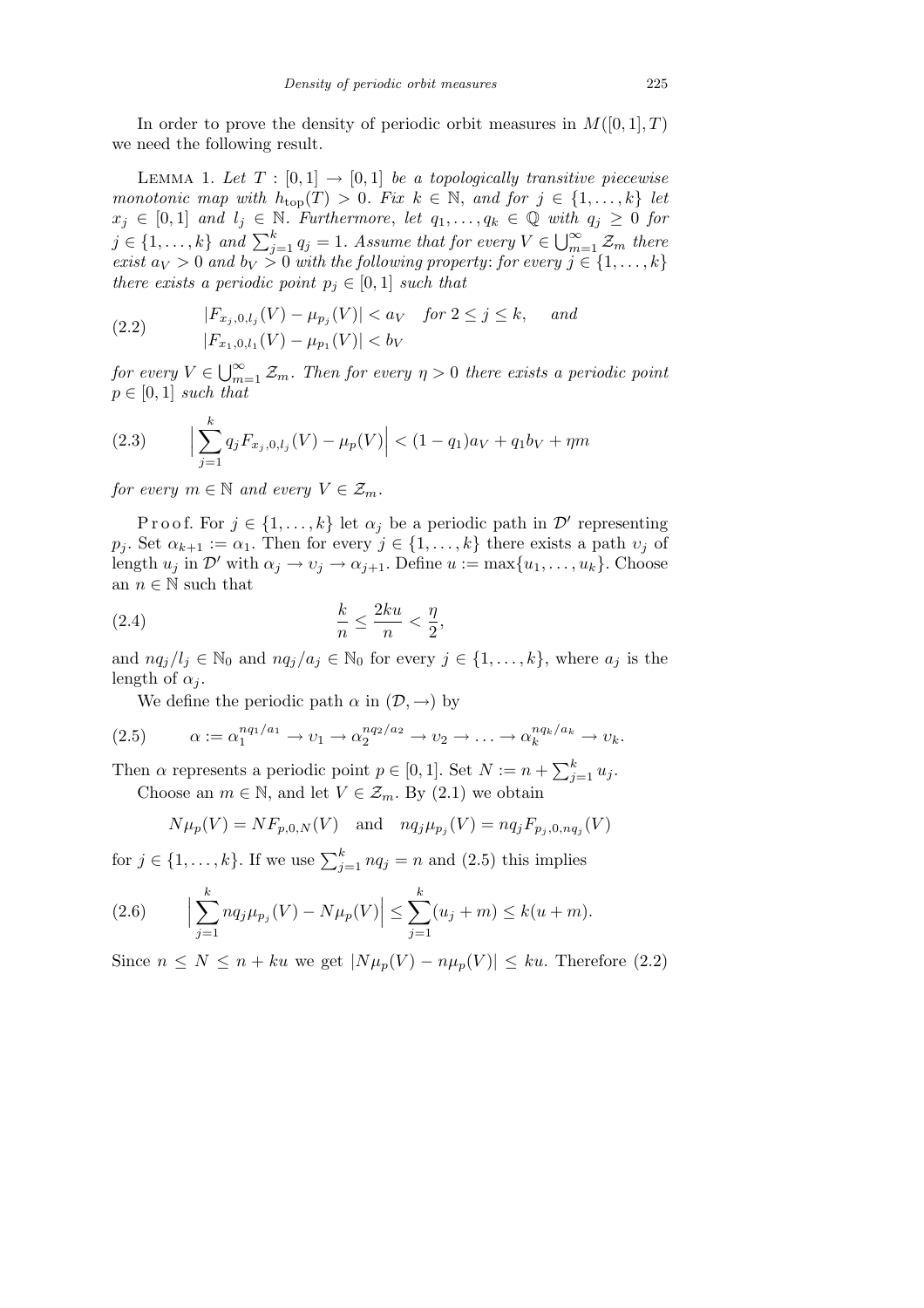and  $(2.6)$  give

$$
\Big|\sum_{j=1}^k nq_j F_{x_j,0,l_j}(V) - n\mu_p(V)\Big| \le n((1-q_1)a_V + q_1b_V) + 2ku + km.
$$

Dividing by *n* and using  $(2.4)$  we obtain  $(2.3)$ .

We will need the following special case of Lemma 1.

LEMMA 2. Let  $T : [0,1] \rightarrow [0,1]$  be a topologically transitive piecewise *monotonic map with*  $h_{\text{top}}(T) > 0$ *. Suppose that*  $x \in [0,1], k \in \mathbb{N}$  and  $L_1, \ldots, L_k \in \mathbb{N}$  with  $L_0 := 0 < L_1 < \ldots < L := L_k$ *. Assume that for every m* ∈ *N and every*  $V \text{ } \in \mathcal{Z}_m$  *there exist*  $a_V > 0$  *and*  $B_V > 0$  *with the following property: for every*  $j \in \{1, \ldots, k\}$  *there exists a periodic point*  $p_j \in [0, 1]$ *such that*

(2.7) 
$$
|F_{x,L_{j-1},L_j}(V) - \mu_{p_j}(V)| < a_V \quad \text{for } 2 \le j \le k, \quad \text{and}
$$

$$
|F_{x,0,L_1}(V) - \mu_{p_1}(V)| < \frac{B_V + m}{L_1}
$$

*for every*  $m \in \mathbb{N}$  *and every*  $V \in \mathcal{Z}_m$ *. Then there exists a periodic point*  $p \in [0, 1]$  *such that* 

(2.8) 
$$
|F_{x,0,L}(V) - \mu_p(V)| < a_V + \frac{B_V + 2m}{L}
$$

*for every*  $m \in \mathbb{N}$  *and every*  $V \in \mathcal{Z}_m$ *.* 

Proof. If *j* ∈ {1, ..., *k*}, then define  $x_j := T^{L_{j-1}}x$ ,  $l_j := L_j - L_{j-1}$  and  $q_j := l_j/L$ . By (2.1) we have

$$
F_{x,0,L}(U) = \sum_{j=0}^{k} q_j F_{x_j,0,l_j}(U)
$$

for every  $U \subseteq [0,1]$ . Now apply Lemma 1 with  $b_V := (B_V + m)/L_1$  and *η* :=  $1/L$ , and use  $1 - q_1 \leq 1$ . ■

Consider a topologically transitive piecewise monotonic map *T* : [0*,* 1]  $\rightarrow$  [0, 1] with  $h_{\text{top}}(T) > 0$ , and let  $\mathcal{D}'$  be the maximal irreducible subset of  $(\mathcal{D}, \rightarrow)$  such that every  $x \in [0, 1]$  is represented by an infinite path in  $\mathcal{D}'$ . By Theorem 10 in [4] there exists an  $n_1 \in \mathbb{N}$  such that for every  $x \in [0,1]$ there exists an infinite path  $D_0 \rightarrow D_1 \rightarrow D_2 \rightarrow \ldots$  in  $\mathcal{D}'$  with  $D_0 \in \mathcal{D}_{n_1}$ which represents *x*. There exist  $n_2, n_3 \in \mathbb{N}$  with  $n_2 \geq n_1$  such that for every  $C \in \mathcal{D}_{n_2}$  and every  $D \in \mathcal{D}' \cap \mathcal{D}_{n_1}$  there exists a path  $D_0 \to D_1 \to \ldots \to D_n$ of length  $n + 1 < n_3$  in  $\mathcal{D}$  with  $D_0 = C$  and  $D_n = D$ . If  $s \in \mathbb{R}$ , then let  $\mathcal{R}(s)$ be the set of all  $C \in \mathcal{D}$  such that for every  $D \in \mathcal{D}' \cap \mathcal{D}_{n_1}$  there exists a path  $D_0 \rightarrow D_1 \rightarrow \ldots \rightarrow D_n$  of length  $n + 1 < s$  in *D* with  $D_0 = C$  and  $D_n = D$ .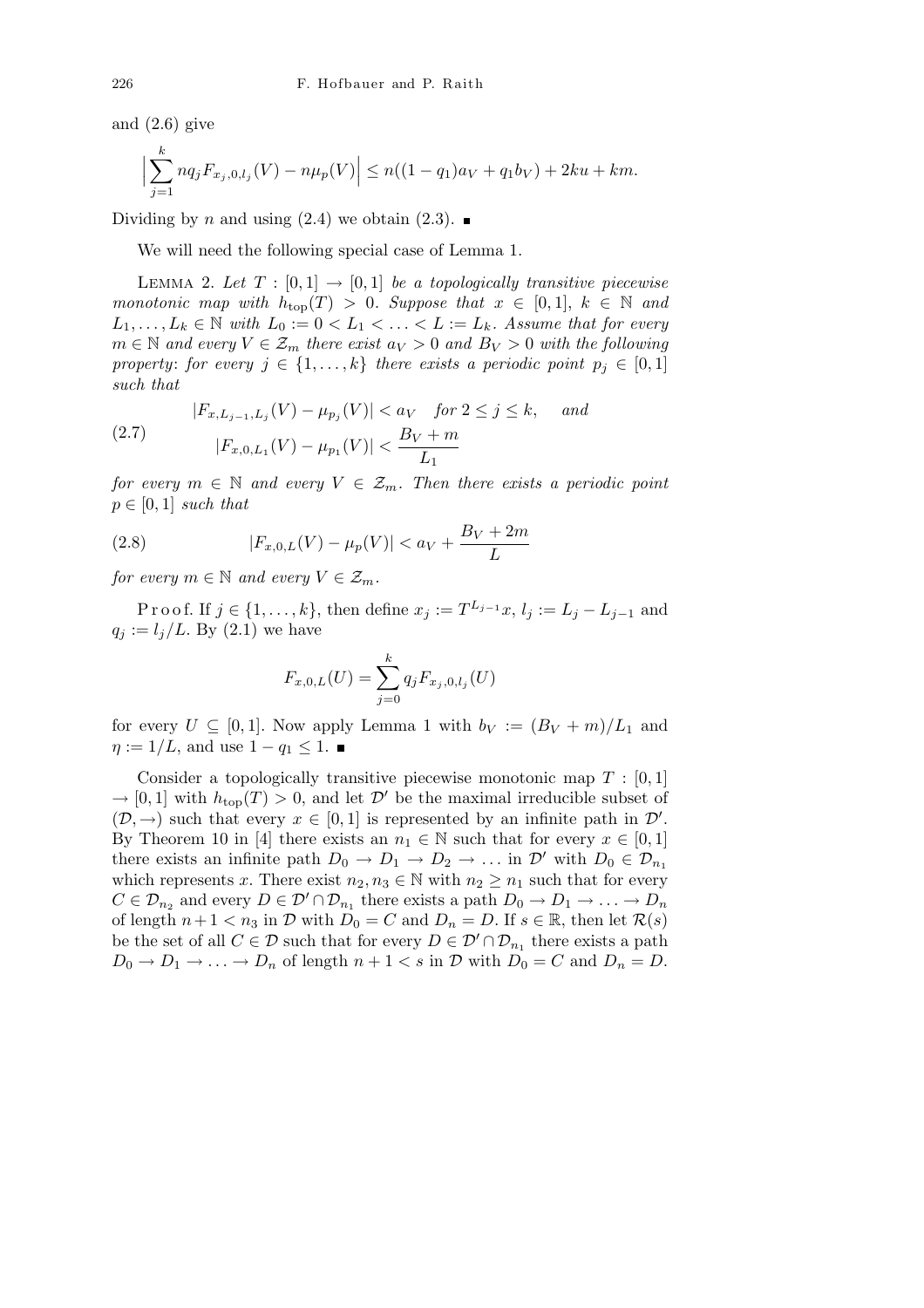For  $n \in \mathbb{N}$  with  $n \geq n_3^2$  define

(2.9) 
$$
\gamma(n) := \max\{r \in \mathbb{N} : \mathcal{D}_r \subseteq \mathcal{R}(\sqrt{n})\},\
$$

where we set  $\gamma(n) := \infty$  if  $\mathcal{D} \subseteq \mathcal{R}(\sqrt{n})$ . Obviously  $\gamma(n) \geq n_2$  if  $n \geq n_3^2$ ,  $n \leq n'$  implies  $\gamma(n) \leq \gamma(n')$ , and  $\lim_{n \to \infty} \gamma(n) = \infty$ .

LEMMA 3. Let  $T : [0,1] \rightarrow [0,1]$  be a topologically transitive piecewise *monotonic map with*  $h_{top}(T) > 0$ *. Suppose that*  $l, n, r \in \mathbb{N}$  with  $n \geq n_3^2$ *. Assume that*  $x \in [0, 1]$  *is represented by an infinite path*  $D_0 \rightarrow D_1 \rightarrow D_2 \rightarrow$ *... in*  $(D, \rightarrow)$  *with*  $D_r \in \mathcal{D}' \cap \mathcal{D}_{n_1}$ , *and suppose that*  $D_{l-1}$  *has a successor in*  $\mathcal{D}_{\gamma(n)}$ . Then there exists a periodic point  $p \in [0,1]$  *such that* 

(2.10) 
$$
|F_{x,0,l}(V) - \mu_p(V)| < \frac{2\sqrt{n} + 2r + m}{l}
$$

*for every*  $m \in \mathbb{N}$  *and every*  $V \in \mathcal{Z}_m$ *.* 

P r o o f. If  $l \leq r$ , then let  $\alpha$  be a periodic path of length  $u < \sqrt{n}$ . For  $r < l$  set  $\alpha_0 := D_r \to D_{r+1} \to \ldots \to D_{l-1}$ . As  $D_{l-1} \in \mathcal{D}_{\gamma(n)}$  the definition  $\alpha \in \mathcal{V}_r$  is set  $\alpha_0 := \mathcal{V}_r \to \mathcal{V}_{r+1} \to \ldots \to \mathcal{V}_{l-1}$ . As  $\mathcal{V}_{l-1} \in \mathcal{V}_{\gamma(n)}$  the definition of  $\gamma(n)$  gives the existence of a path *v* of length  $u < \sqrt{n}$  in  $(\mathcal{D}, \to)$  with  $\alpha_0 \rightarrow v \rightarrow \alpha_0$ . Define  $\alpha := \alpha_0 \rightarrow v$ . Then  $\alpha$  represents a periodic point  $p \in [0,1]$  (this is also true in the case  $l \leq r$ ). We get

$$
l|F_{x,0,l}(V) - \mu_p(V)| \leq |lF_{x,0,l}(V) - (l-r+u)\mu_p(V)| + |u-r|.
$$

Since  $|lF_{x,0,l}(V) - (l - r + u)\mu_p(V)| \le u + r + m$  and  $u < \sqrt{n}$  we obtain

(2.11) 
$$
l|F_{x,0,l}(V) - \mu_p(V)| < 2\sqrt{n} + 2r + m.
$$

An analogous calculation proves  $(2.11)$  also in the case  $l \leq r$ . Dividing  $(2.11)$ by *l* gives  $(2.10)$ .

Now we are able to prove the main result of this section.

THEOREM 1. Let  $T : [0,1] \rightarrow [0,1]$  be a topologically transitive piecewise *monotonic map with*  $h_{\text{top}}(T) > 0$ *. Fix*  $n_0 \in \mathbb{N}$  and  $d(m) > 0$  for  $m \in \mathbb{N}$ . *Suppose that for every essential critical orbit*  $(T^n a)_{n \in \mathbb{N}}$  *and every*  $j \in \mathbb{N}$  *with*  $r_j^a > n_0$  *there exists an*  $l \in \{0, 1, \ldots, j-1\}$  *and a periodic point*  $p_{a,j} \in [0, 1]$ *with*

(2.12) 
$$
|F_{a,R_l^a,R_j^a}(Z) - \mu_{p_{a,j}}(Z)| < \frac{d(m)}{R_j^a - R_l^a}
$$

*for every*  $m \in \mathbb{N}$  *and for every*  $Z \in \mathcal{Z}_m$ *. Then the periodic orbit measures are dense in*  $M([0,1],T)$ *.* 

P r o o f. Let  $U \subseteq M([0,1], T)$  be nonempty and open with respect to the weak star topology. Then there exists a  $\mu \in M([0,1], T)$ , an  $\varepsilon > 0$ , a  $K \in \mathbb{N}$ ,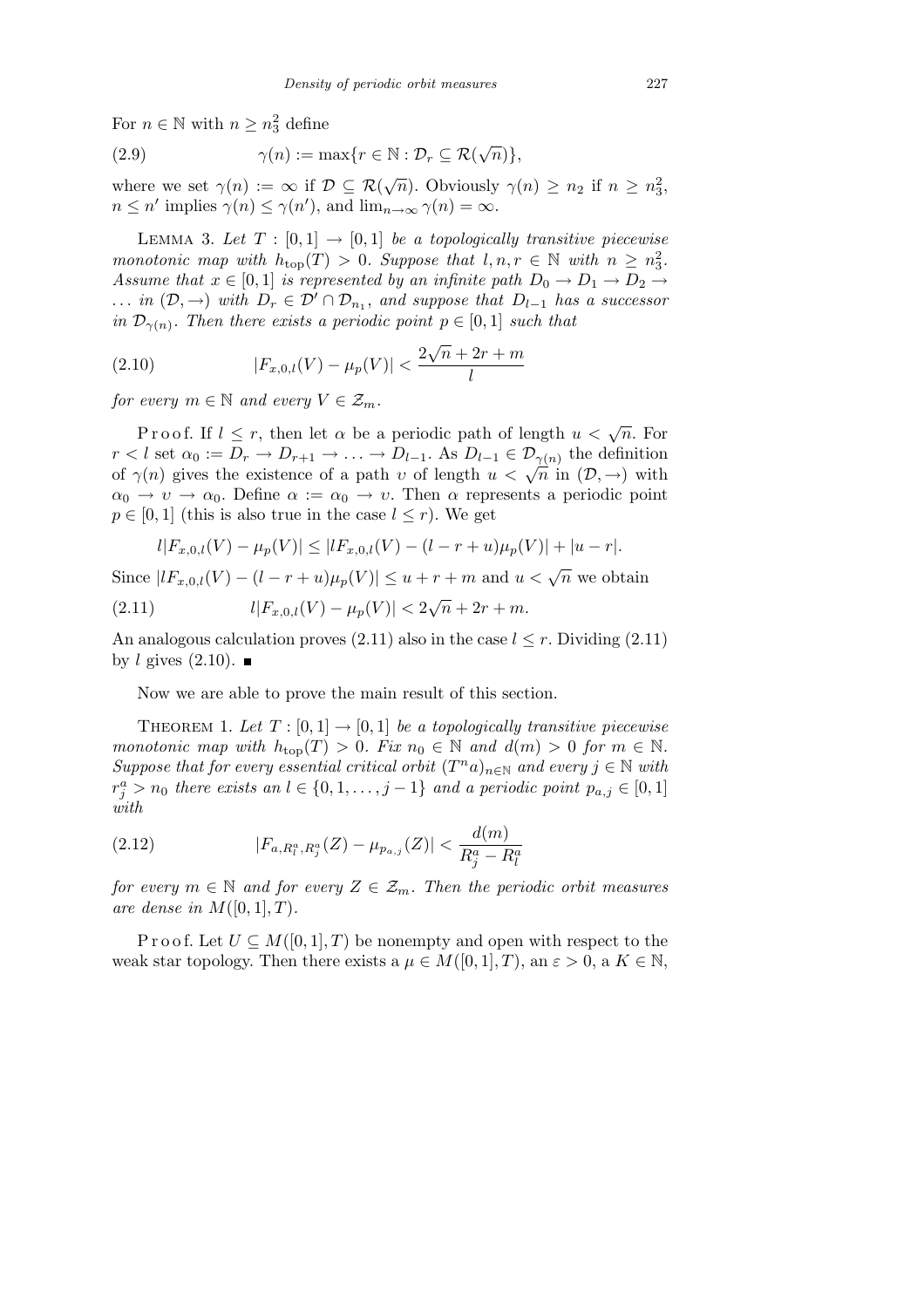and continuous functions  $f_1, \ldots, f_K : [0,1] \to \mathbb{R}$  with

$$
(2.13) \qquad \left\{\widetilde{\mu}: \Big|\bigcup_{[0,1]} f_t d\widetilde{\mu} - \bigcup_{[0,1]} f_t d\mu\Big| < \varepsilon \text{ for } t = 1,\ldots,K\right\} \subseteq U.
$$

Set

(2.14) 
$$
c := \max_{t=1,...,K} ||f_t||_{\infty}.
$$

There exists an  $r \in \mathbb{N}$ , and for  $j \in \{1, \ldots, r\}$  there exists an ergodic  $\mu_j \in$ *M*([0,1], *T*) and a  $q_j \in \mathbb{Q}$  with  $q_j \geq 0$  such that  $\sum_{j=1}^r q_j = 1$  and

(2.15) 
$$
\max_{t=1,\dots,K} \Big| \sum_{j=1}^r q_j \int_{[0,1]} f_t d\mu_j - \int_{[0,1]} f_t d\mu \Big| < \frac{\varepsilon}{5}.
$$

As *T* is topologically transitive,  $Z$  is a generator, and therefore there exists an  $m \in \mathbb{N}$  with

(2.16) 
$$
\max_{t=1,\dots,K} \sup_{Z \in \mathcal{Z}_m} \sup_{x,y \in Z} |f_t(x) - f_t(y)| < \frac{\varepsilon}{5}.
$$

Fix this *m* for the rest of this proof. Now choose a  $\delta > 0$  such that

(2.17) 
$$
2c\delta \operatorname{card} \mathcal{Z}_m < \frac{\varepsilon}{5}.
$$

Since  $\mu_j$  is ergodic, there exists an  $N \in \mathbb{N}$  and there exist  $x_1, \ldots, x_r \in$ [0*,* 1] such that

(2.18) 
$$
\left| \frac{1}{n} \sum_{s=0}^{n-1} f_t(T^s x_j) - \int_{[0,1]} f_t d\mu_j \right| < \frac{\varepsilon}{5}
$$

for every  $j \in \{1, \ldots, r\}$ , for every  $t \in \{1, \ldots, K\}$ , and for every  $n \geq N$ .

Fix a  $j \in \{1, \ldots, r\}$ . Then  $x_j$  is represented by an infinite path  $D_0 \rightarrow$  $D_1 \rightarrow D_2 \rightarrow \ldots$  in  $\mathcal{D}'$  with  $D_0 \in \mathcal{D}' \cap \mathcal{D}_{n_1}$ . We claim that there exists an *l*<sup>*j*</sup> ∈ N with *l*<sup>*j*</sup>  $≥ N$  and a periodic point  $p_j ∈ [0, 1]$  with

(2.19) 
$$
\max_{Z \in \mathcal{Z}_m} |F_{x_j, 0, l_j}(Z) - \mu_{p_j}(Z)| < \delta.
$$

If there exists an  $n \in \mathbb{N}$  with  $\gamma(n) = \infty$ , then choose an  $l_j \geq N$  with (2 $\sqrt{n} + m$ )/ $l_j < \delta$ . In this case Lemma 3 implies (2.19).

It remains to prove (2.19) in the case  $\gamma(n) < \infty$  for every  $n \in \mathbb{N}$ . As

$$
\lim_{n \to \infty} \gamma(n) = \infty,
$$

we can choose an  $R \in \mathbb{N}$  with  $R \geq N$ ,  $R \geq n_3^2$ ,  $\gamma(R) \geq n_3^2$  and  $\gamma(\gamma(R)) > n_0$ such that

(2.20) 
$$
\frac{1}{\gamma(\gamma(R))}d(m) + \frac{2}{\sqrt{\gamma(R)}} + \frac{2N_1 + 3m}{\gamma(R)} + \frac{2}{\sqrt{R}} + \frac{2m}{R} < \delta.
$$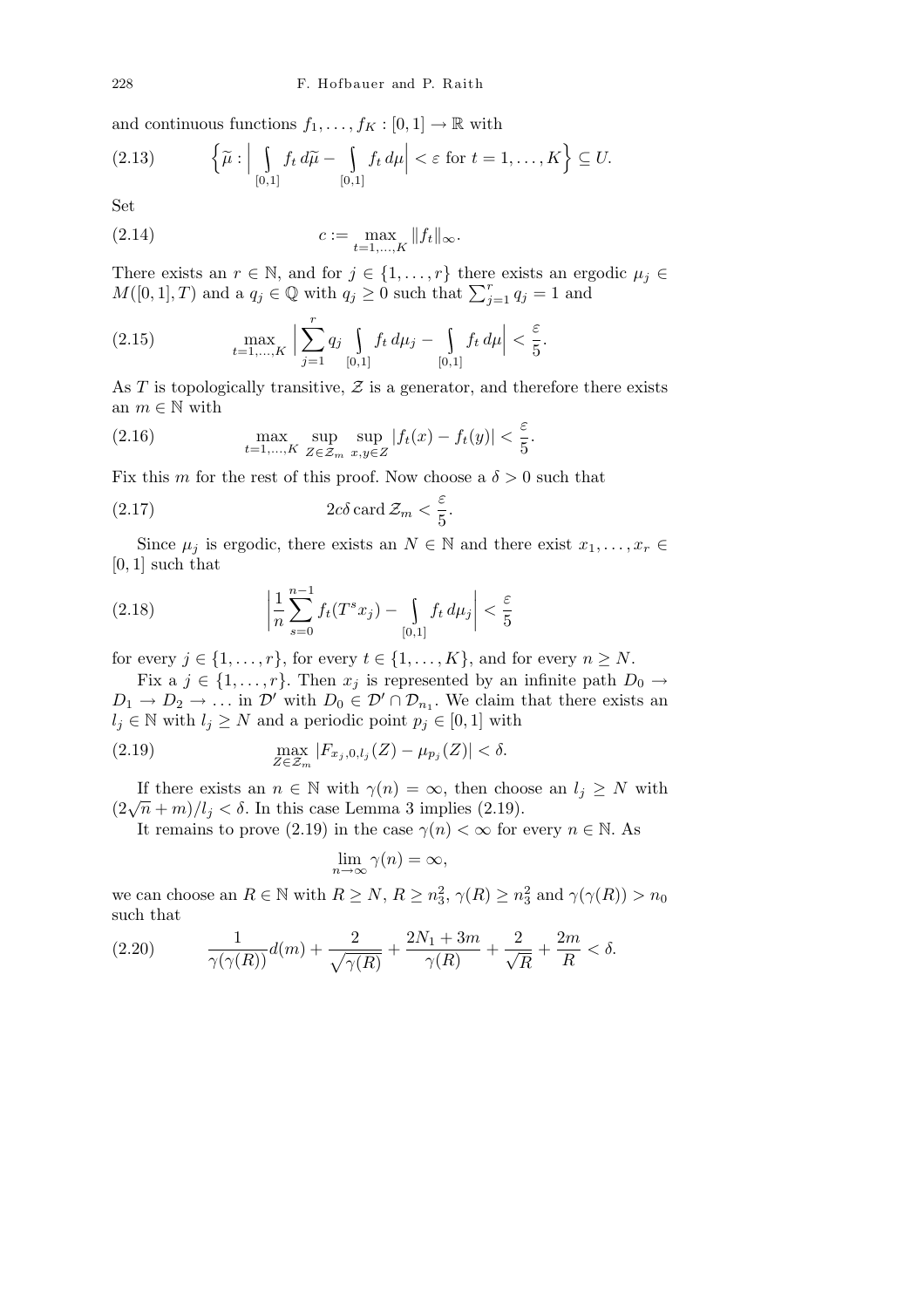This *R* may be chosen in such a way that for every  $C \in \mathcal{D}' \cap \mathcal{D}_{n_1}$  there exists a path  $C_0 \to C_1 \to \ldots \to C_n$  of length  $n + 1 < \gamma(R)$  in  $D$  such that  $C_0 = C$ ,  $C_n$  has at least two different successors, and every successor of  $C_n$ is an element of  $\mathcal{D}_{\gamma(R)}$ . Furthermore we may assume

$$
\frac{2k(a) + 2n(a)}{\gamma(R)} < \frac{1}{\sqrt{\gamma(R)}}
$$

for every critical point *a* with  $T^{k(a)+n(a)}a = T^{k(a)}a$ .

Now let *a* be an essential critical point, and let  $u \in \mathbb{N}$  with  $R_u^a > \gamma(R)$ . Using (2.12) we find by induction that there exist  $L_0 = 0 < L_1 < \ldots$  $\ldots < L_k = R_u^a$  with  $L_v - L_{v-1} > \gamma(\gamma(R))$  for  $v = 2, \ldots, k$ , and there exist periodic points  $P_{a,2}, \ldots, P_{a,k}$  such that

(2.21) 
$$
|F_{a,L_{v-1},L_v}(Z) - \mu_{P_{a,v}}(Z)| < \frac{d(m)}{L_v - L_{v-1}} \le \frac{d(m)}{\gamma(\gamma(R))}
$$

for every  $Z \in \mathcal{Z}_m$  and every  $v \in \{2, \ldots, k\}$ . Furthermore, either  $C_{L_1-1}^a$  has a successor in  $\mathcal{D}_{\gamma(\gamma(R))}$ , or  $L_v - L_{v-1} > \gamma(\gamma(R))$  and (2.21) hold also for  $v = 1$ . In the first case Lemma 3 gives the existence of a periodic point  $P_{a,1}$ with  $\mathbb{R}^2$ 

$$
|F_{a,0,L_1}(Z) - \mu_{P_{a,1}}(Z)| < \frac{2\sqrt{\gamma(R)} + 2N_1 + m}{L_1}
$$

for every  $Z \in \mathcal{Z}_m$ . Applying Lemma 2 with  $a_Z := d(m)/\gamma(\gamma(R))$  and  $B_Z :=$  $2\sqrt{\gamma(R)} + 2N_1$  we get the existence of a periodic point  $p_{a,u}$  with

$$
(2.22) \t|F_{a,0,R_u^a}(Z) - \mu_{p_{a,u}}(Z)| < \frac{d(m)}{\gamma(\gamma(R))} + \frac{2}{\sqrt{\gamma(R)}} + \frac{2N_1 + 2m}{\gamma(R)}
$$

for every  $Z \in \mathcal{Z}_m$ . If we set

$$
a_Z := b_Z := \frac{d(m)}{\gamma(\gamma(R))}, \quad \eta := \frac{2}{m\sqrt{\gamma(R)}} + \frac{2N_1 + 2m}{m\gamma(R)}
$$

$$
q_v := \frac{L_v - L_{v-1}}{R_u^a} \quad \text{for } v = 1, \dots, k,
$$

Lemma 1 implies that (2.22) remains also true in the second case. Finally,  $(2.22)$  is trivial by the choice of *R* if *a* is a critical point with  $T^{k(a)+n(a)}a$  $T^{k(a)}a$ . Therefore (2.22) holds for every critical point *a*.

Choose an  $l_j > R$  such that  $D_{l_j-1}$  has at least two different successors. By the choice of *R* we see by induction that there exist  $L_0 = 0 < L_1 < ...$  $L_k = l_j$  such that  $L_v - L_{v-1} > \gamma(R)$  for  $v = 2, \ldots, k, D_{L_1-1}$ has a successor in  $\mathcal{D}_{\gamma(R)}$ ,  $D_{L_v-1}$  has at least two different successors for  $v = 1, \ldots, k$ , and  $D_{L_{v-1}+i}$  has only one successor in  $\mathcal{D}$  for  $v = 2, \ldots, k$  and  $i = 0, 1, \ldots, L_v - L_{v-1} - 2$ . Hence for every  $v \in \{2, \ldots, k\}$  there exists a critical point  $a_v$  and a  $u_v \in \mathbb{N}$  with  $R_{u_v}^{a_v} = L_v - L_{v-1}$  and  $D_{L_{v-1}+i} \subseteq C_i^{a_v}$ 

*,*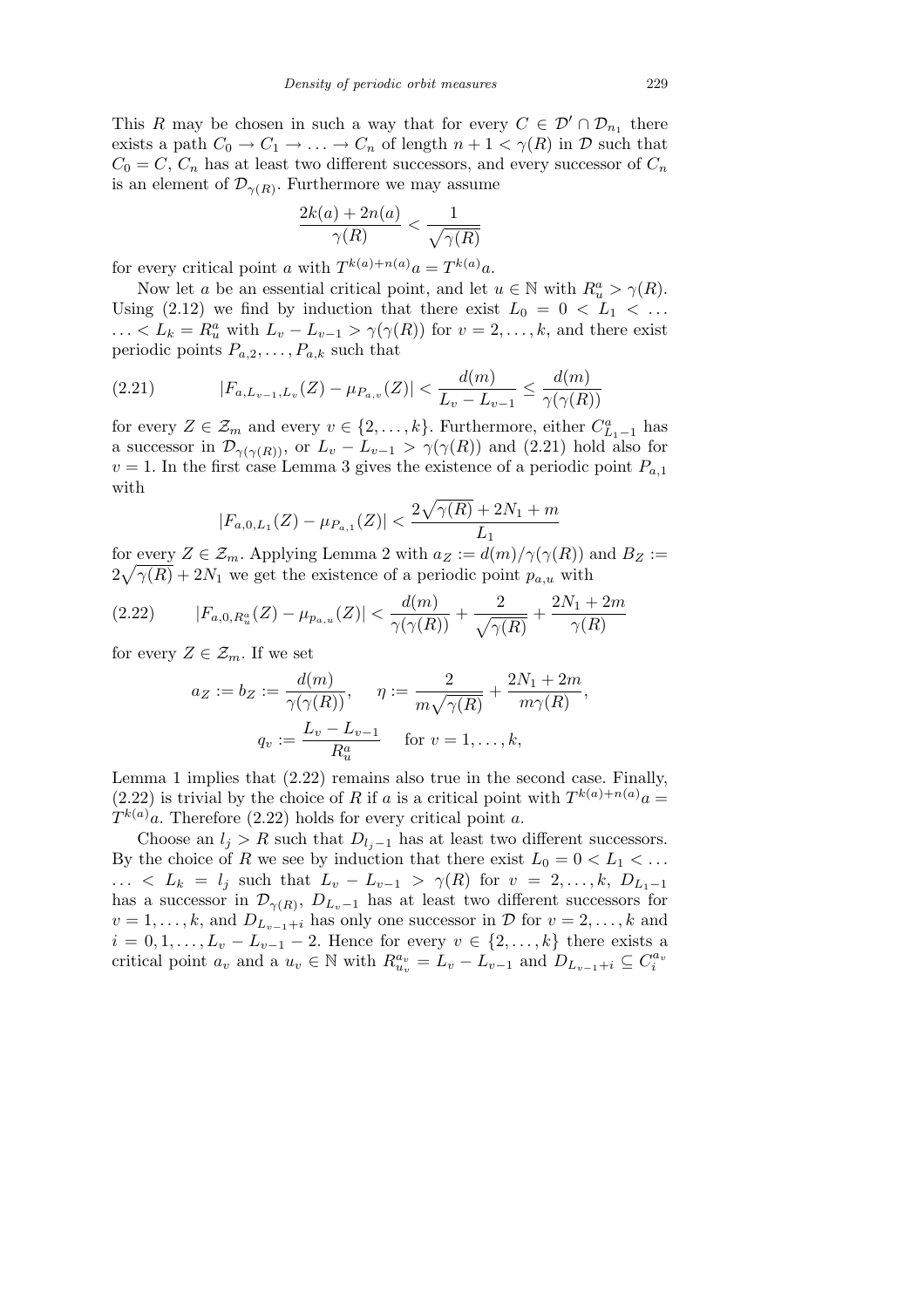for  $i = 0, 1, \ldots, L_v - L_{v-1} - 1$ . By (2.1) this gives

(2.23) 
$$
|F_{x_j, L_{v-1}, L_v}(Z) - F_{a_v, 0, R_{u_v}^{a_v}}(Z)| < \frac{m}{\gamma(R)}
$$

for every  $Z \in \mathcal{Z}_m$  and every  $v \in \{2, \ldots, k\}$ . Moreover, Lemma 3 implies the existence of a periodic point  $P_j$  with

(2.24) 
$$
|F_{x_j,0,L_1}(Z) - \mu_{P_j}(Z)| < \frac{2\sqrt{R} + m}{L_1}
$$

for every  $Z \in \mathcal{Z}_m$ . For  $Z \in \mathcal{Z}_m$  set

$$
a_Z := \frac{d(m)}{\gamma(\gamma(R))} + \frac{2}{\sqrt{\gamma(R)}} + \frac{2N_1 + 3m}{\gamma(R)} \quad \text{and} \quad B_Z := 2\sqrt{R}.
$$

Then by  $(2.22)$ – $(2.24)$  and Lemma 2 we find out that there exists a periodic point *p<sup>j</sup>* with

$$
|F_{x_j,0,l_j}(Z) - \mu_{p_j}(Z)| < \frac{d(m)}{\gamma(\gamma(R))} + \frac{2}{\sqrt{\gamma(R)}} + \frac{2N_1 + 3m}{\gamma(R)} + \frac{2}{\sqrt{R}} + \frac{2m}{R}
$$

for every  $Z \in \mathcal{Z}_m$ . Therefore (2.20) implies (2.19), completing the proof of the claim.

Using (2.19) and applying Lemma 1 with  $a_Z := b_Z := \delta$  and  $\eta := \delta/m$ we obtain the existence of a periodic point  $p \in [0, 1]$  with

(2.25) 
$$
\max_{Z \in \mathcal{Z}_m} \Big| \sum_{j=1}^r q_j F_{x_j, 0, l_j}(Z) - \mu_p(Z) \Big| < 2\delta.
$$

For every  $Z \in \mathcal{Z}_m$  choose an  $x_Z \in Z$ , and for  $t \in \{1, \ldots, K\}$  define  $f_t(Z) :=$  $f_t(x_Z)$ . Fix a  $t \in \{1, \ldots, K\}$ . Then

$$
\left| \sum_{j=1}^{r} q_j \int_{[0,1]} f_t d\mu_j - \int_{[0,1]} f_t d\mu_p \right|
$$
  
\n
$$
\leq \sum_{j=1}^{r} q_j \left| \int_{[0,1]} f_t d\mu_j - \frac{1}{l_j} \sum_{s=0}^{l_j - 1} f_t(T^s x_j) \right|
$$
  
\n
$$
+ \sum_{j=1}^{r} q_j \frac{1}{l_j} \sum_{s=0}^{l_j - 1} \sum_{Z \in \mathcal{Z}_m} |f_t 1_Z(T^s x_j) - f_t(Z) 1_Z(T^s x_j)|
$$
  
\n
$$
+ \sum_{Z \in \mathcal{Z}_m} |f_t(Z)| \left| \sum_{j=1}^{r} q_j F_{x_j,0,l_j}(Z) - \mu_p(Z) \right| + \sum_{Z \in \mathcal{Z}_m} \int_{Z} |f_t(Z) - f_t| d\mu_p.
$$

By (2.18) the first sum on the right hand side is smaller than  $\varepsilon/5$  and by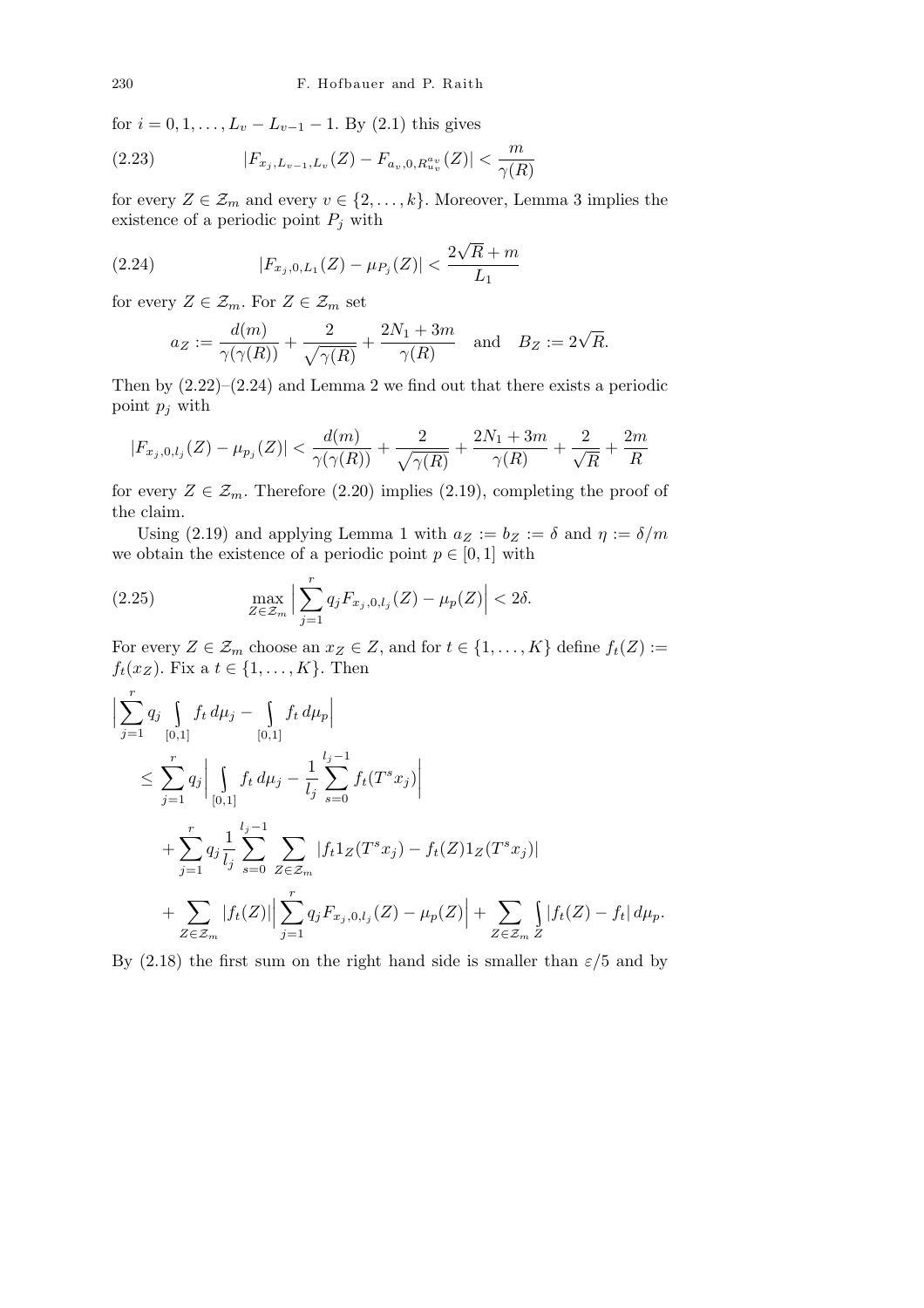$(2.16)$  the fourth sum is smaller than  $\varepsilon/5$  as well. Again using  $(2.16)$  we get

$$
\sum_{Z \in \mathcal{Z}_m} |f_t 1_Z(T^s x_j) - f_t(Z) 1_Z(T^s x_j)| < \frac{\varepsilon}{5},
$$

and therefore also the second sum is smaller than  $\varepsilon/5$ . We deduce by  $(2.14)$ and (2.25) that

$$
\sum_{Z \in \mathcal{Z}_m} |f_t(Z)| \Big| \sum_{j=1}^r q_j F_{x_j,0,l_j}(Z) - \mu_p(Z) \Big| \le 2c\delta \operatorname{card} \mathcal{Z}_m.
$$

Hence (2.15) and (2.17) give  $|\int_{[0,1]} f_t d\mu_p - \int_{[0,1]} f_t d\mu| < \varepsilon$ , and therefore  $(2.13)$  implies  $\mu_p$  ∈ *U*. ■

**3. Transformations with two monotonic pieces.** In this section we investigate transformations with two monotonic pieces. We show that the periodic orbit measures are dense in  $M([0,1],T)$  if  $T:[0,1] \rightarrow [0,1]$  is a topologically transitive transformation with two monotonic pieces which has positive topological entropy. By Theorem 1 it suffices to prove that *T* satisfies the assumptions of that theorem.

Let  $T : [0, 1] \rightarrow [0, 1]$  be a transformation with two monotonic pieces. Observe that *T* has exactly two critical points and every  $D \in \mathcal{D}$  has at most two successors, where  $(D, \rightarrow)$  denotes the Markov diagram of *T*. Now we describe some more details of the Markov diagram of *T*. The proof of these details is by easy calculations.

Suppose that x is a critical point, that  $u \in \mathbb{N}$  with  $u > 1$  and that  $R_{u+1}^x$ <br>  $\neq \infty$ . Let b be the critical point with  $C_{R_{u-1}^x+k}^x \subseteq C_k^b$  for  $k \in \{0,1,\ldots,r_u^x-1\}$ and  $b \neq T^{R_{u-1}^x}x$ , and assume  $r_u^x > R_1^b$ . Then there exists a  $w \in \mathbb{N}$  with  $w > 1$ and  $R_w^b = r_u^x$ . Assume that *y* is the critical point with  $C_{R_{w-1}^b+k}^b \subseteq C_k^y$  $\frac{y}{k}$  for  $k \in \{0, 1, \ldots, r_w^b - 1\}$  and  $y \neq T^{R_w^b - 1}b$ . Therefore there exists a  $v \in \mathbb{N}$ with  $R_v^y = r_w^b$ , and we have  $C_{R_v^x}^x \subseteq C_R^y$ and there exists a critical point a with  $a \notin \{T^{R_u^x}x, T^{R_v^y}y\}, C_{R_{u+1}^x-1}^x \to$  $R_v^y$  and  $R_v^y < R_u^x$ . Hence  $R_{v+1}^y \neq \infty$  $C_{r_{u+1}^x}^a$  and  $C_{R}^y$  $P_{n_{v+1}-1}^{y} \to C_{r_{v+1}}^{a}$ . Furthermore,  $(r_{v+n}^{y})_{n \geq 1} \leq (r_{u+n}^{x})_{n \geq 1}$  in the lexicographical order, where we set  $r_k^z := \infty$  if  $R_l^z := \infty$  for an  $l \leq k$ .

THEOREM 2. Let  $T : [0,1] \rightarrow [0,1]$  be a transformation with two mono*tonic pieces which is topologically transitive and satisfies*  $h_{\text{top}}(T) > 0$ . Then *the periodic orbit measures are dense in*  $M([0, 1], T)$ *.* 

Proof. As *T* is topologically transitive and  $h_{\text{top}}(T) > 0$  there exists a maximal irreducible  $\mathcal{D}' \subseteq \mathcal{D}$  such that every  $x \in [0, 1]$  is represented by an infinite path in  $\mathcal{D}'$ . Now choose an  $n_0 \in \mathbb{N}$  with  $n_0 > R_2^x$  and  $C_{n_0}^x \in \mathcal{D}'$ for every critical point *x*. Let *a* be an essential critical point, and let  $j \in \mathbb{N}$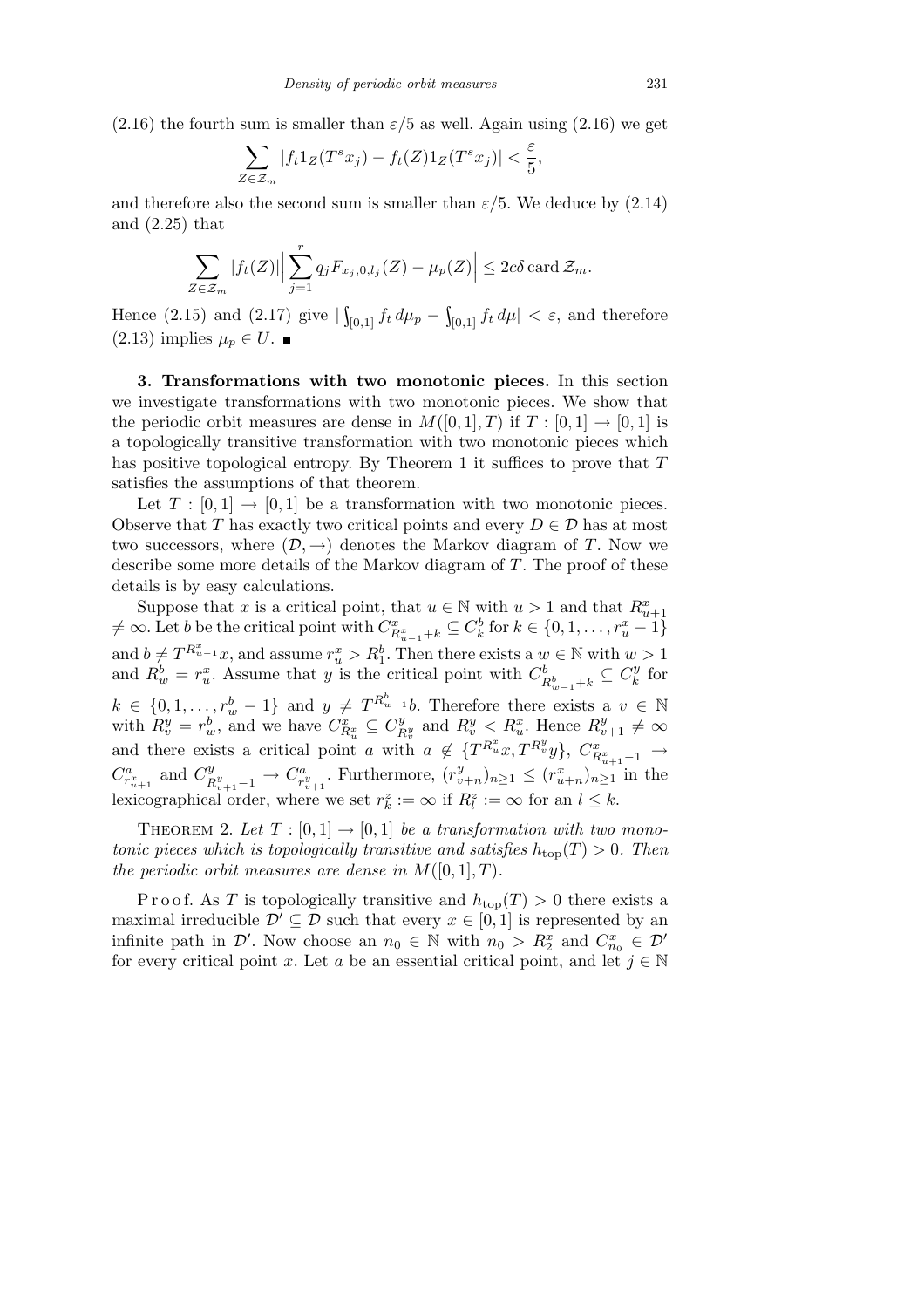with  $r_j^a > n_0$ . Then  $j > 2$ . For  $n \in \mathbb{N}_0$  set  $A_n := C_n^a$ ,  $B_n := C_n^b$ ,  $R_n := R_n^a$ ,  $S_n := R_n^b$ , and for  $n \in \mathbb{N}$  set  $r_n := r_n^a$  and  $s_n := r_n^b$ , where *b* is the critical point with  $b \neq a$ . By Theorem 1 it suffices to show that there exists an  $l \in \{0, 1, \ldots, j-1\}$  and a periodic point *p* such that

(3.1) 
$$
|F_{a,R_l,R_j}(Z) - \mu_p(Z)| < \frac{m}{R_j - R_l}
$$

for every  $m \in \mathbb{N}$  and every  $Z \in \mathcal{Z}_m$ . In order to prove (3.1) we consider different cases.

CASE 1: There exists a  $u < j$  with  $A_{R_j-1} \to A_{R_u}$ . Consider the periodic path

$$
\alpha := A_{R_u} \to A_{R_u+1} \to \ldots \to A_{R_j-1},
$$

and let *p* be the periodic point represented by *α*. Since  $T^k p \in A_{R_k+k}$  for  $k \in \{0, 1, \ldots, R_j - R_u - 1\}$  we obtain (3.1) with  $l := u$ .

From now on we assume that Case 1 does not hold. Therefore there exists a *u ∈* N with *u >* 2 and

$$
(3.2) \t\t\t A_{R_j-1} \to B_{S_u}.
$$

CASE 2: There is a  $v \leq j$  with  $A_{R_{j+1}-1} \to A_{R_v}$ . In this case consider the periodic path

 $\alpha := A_{R_i} \to A_{R_i+1} \to \ldots \to A_{R_{i+1}-1} \to A_{R_v} \to A_{R_v+1} \to \ldots \to A_{R_i-1},$ and let *p* be the periodic point represented by  $\alpha$ . Since  $A_{R_i+k} \subseteq A_k$  for  $k \in$  $\{0, 1, \ldots, r_{j+1}-1\}$  and  $r_{j+1} = R_v$  we get  $T^k p \in A_k$  for  $k \in \{0, 1, \ldots, R_j-1\}.$ Hence  $(3.1)$  holds with  $l := 0$ .

In the rest of this proof we assume that Case 2 does not hold. Therefore  $A_{R_i} \subseteq B_0$  and there exists a  $v_1 \in \mathbb{N}$  with

*.*

$$
(3.3) \t\t\t A_{R_{j+1}-1} \to B_{S_{v_1}}
$$

Using (3.2) we obtain  $B_{S_u} \subseteq A_0$  and hence there exists a  $v_2 \in \mathbb{N}$  with

$$
(3.4) \t\t B_{S_{u+1}-1} \to A_{R_{v_2}}.
$$

In order to continue the proof we need the following lemma.

Lemma 4. *Assume that* (3.2)–(3.4) *hold. If*

$$
(r_j, r_j, r_j, \ldots) \le (r_{j+1}, r_{j+2}, r_{j+3}, \ldots)
$$
 and  
 $(R_j, R_j, R_j, \ldots) \le (s_{u+1}, s_{u+2}, s_{u+3}, \ldots)$ 

*in the lexicographical order, then the set*  $C := \{A_n, B_k : n \geq R_j, k \geq S_u\}$ *has no successors in*  $\mathcal{D} \setminus \mathcal{C}$ *.* 

P r o o f. Set

$$
\varrho_n := (r_{n+1}, r_{n+2}, r_{n+3}, \ldots), \quad \sigma_k := (s_{k+1}, s_{k+2}, s_{k+3}, \ldots),
$$
  

$$
\varrho' := (r_j, r_j, r_j, \ldots) \quad \text{and} \quad \sigma' := (R_j, R_j, R_j, \ldots).
$$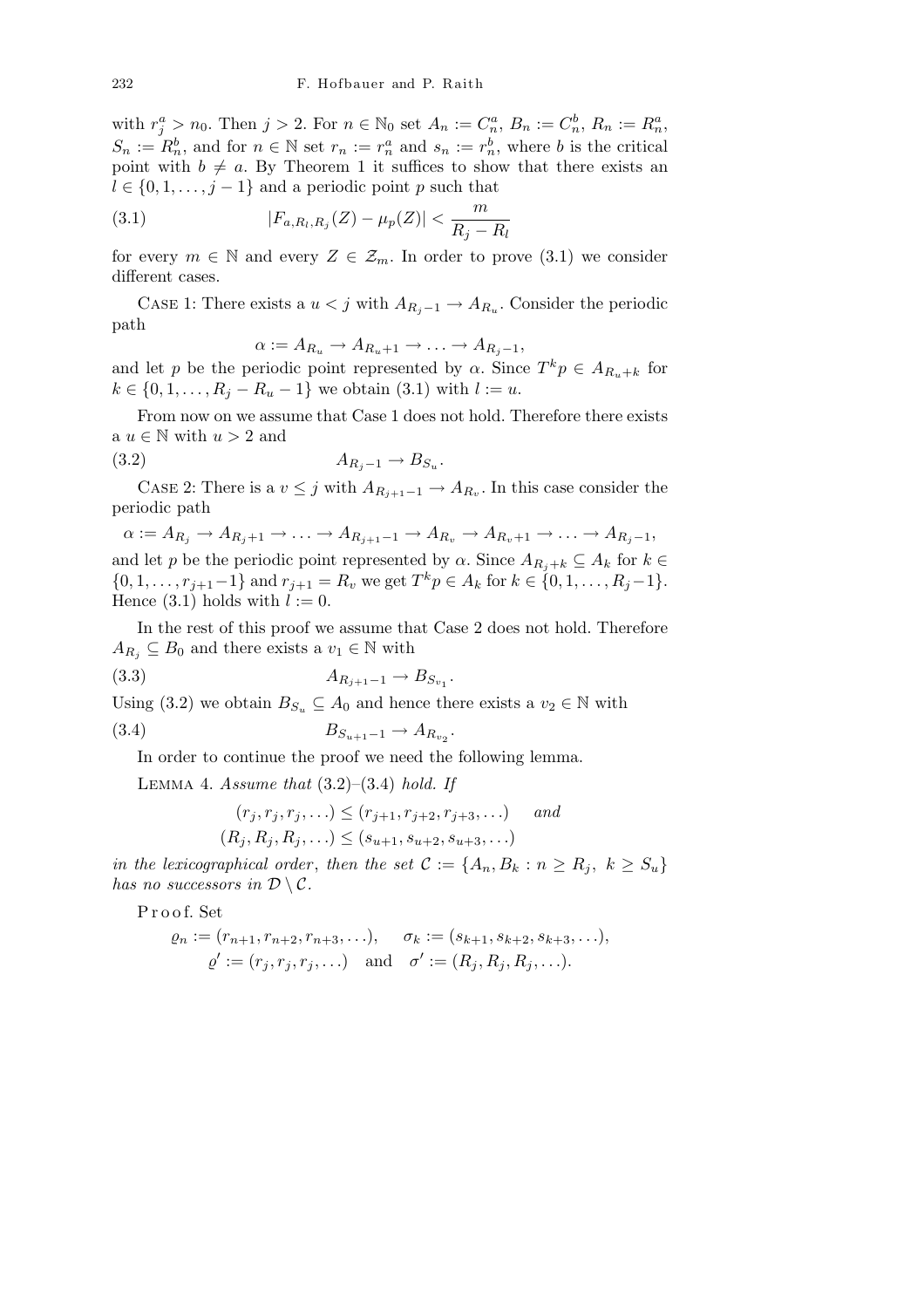To prove the result it suffices to show that  $A_{R_n} \subseteq B_0$  and  $\varrho' \leq \varrho_n$  in the lexicographical order for all  $n \geq j$ , and  $B_{S_k} \subseteq A_0$  and  $\sigma' \leq \sigma_k$  in the lexicographical order for all  $k \geq u$ . We prove this by induction. Assume that  $q \in \mathbb{N}, A_{R_n} \subseteq B_0$  and  $q' \leq q_n$  in the lexicographical order for all  $n \geq j$ with  $R_n < q$ , and  $B_{S_k} \subseteq A_0$  and  $\sigma' \leq \sigma_k$  in the lexicographical order for all  $k \geq u$  with  $S_k < q$ . For  $q = R_j + 1$  this is an easy consequence of our assumption. Suppose therefore  $q > R_j + 1$ . First assume  $R_n = q$ . If  $r_n = r_j$ , then  $A_{R_n-1} \to B_{S_u}$  and  $A_{R_n} \subseteq B_0$ . As  $\varrho' \leq \varrho_{n-1}$  we get  $\varrho' \leq \varrho_n$ in the lexicographical order. Otherwise  $r_n > r_j$ , and hence there exists a  $k > u$  with  $S_k < q$  and  $A_{R_n-1} \to B_{S_k}$ . As  $S_k < q$  we get  $B_{S_k} \subseteq A_0$  and *gw* ≤ *g<sub>n</sub>* in the lexicographical order for a *w* ∈ {*j*, *j*+1, . . . , *n*−1}. Therefore  $A_{R_n} \subseteq B_0$ . Since  $\varrho' \leq \varrho_w$  we get  $\varrho' \leq \varrho_n$  in the lexicographical order. An analogous proof shows  $B_{S_k} \subseteq A_0$  and  $\sigma' \leq \sigma_k$  in the lexicographical order if  $S_k = q$ .

We continue with the proof of Theorem 2. As  $R_j > n_0$ , the set C in Lemma 4 does not contain  $A_{n_0}$ . But since  $A_{n_0} \in \mathcal{D}'$  and  $\mathcal{D}'$  is irreducible, the assumption of Lemma 4 cannot hold. Hence  $(r_{j+1}, r_{j+2}, r_{j+3}, \ldots)$  $\langle (r_i, r_j, r_j, \ldots) \rangle$  in the lexicographical order or  $(s_{u+1}, s_{u+2}, s_{u+3}, \ldots)$  $(R_i, R_i, R_j, \ldots)$  in the lexicographical order.

CASE 3: There exists an  $n \geq 1$  with  $s_{u+q} = R_j$  for  $q \in \{1, \ldots, n-1\}$ and  $s_{u+n} < R_i$ . Consider the periodic path

$$
\alpha := B_{S_{u+n-1}} \to B_{S_{u+n-1}+1} \to \dots \to B_{S_{u+n}-1} \to A_{s_{u+n}}
$$

$$
\to A_{s_{u+n}+1} \to \dots \to A_{R_j} \to B_{S_u} \to B_{S_u+1} \to \dots \to B_{S_{u+n-1}-1},
$$

and let *p* be the periodic point represented by  $\alpha$ . Then  $B_{S_{u+n-1}+k} \subseteq A_k$ for  $k \in \{0, 1, \ldots, s_{u+n} - 1\}$ . Furthermore,  $B_{S_{u+q-1}+k} \subseteq A_k$  and  $s_{u+q} = R_j$ for  $k \in \{0, 1, \ldots, R_j - 1\}$  and  $q \in \{1, \ldots, n - 1\}$ . Therefore  $T^{qR_j + k}p$  and *A*<sub>*k*</sub> are contained in the same element of *Z* for  $q \in \{0, 1, \ldots, n-1\}$  and *k* ∈ {0, 1, . . . ,  $R_j$  − 1}. Hence (3.1) holds with  $l := 0$ .

From now on we suppose that Case 3 does not hold. Therefore Lemma 4 implies that there exists an  $n \geq 1$  with  $r_{j+q} = r_j$  for  $q \in \{1, \ldots, n-1\}$  and  $r_{j+n} < r_j$ .

CASE 4: There exists a  $t \in \mathbb{N}$  with  $B_{S_u-1} \to A_{R_t}$ . Obviously,  $t < j$ . By (3.4) we get  $A_{R_t} ⊆ B_0$  and  $A_{R_{t+1}-1} → B_{r_{t+1}}$ . As  $A_{R_{i+n-1}} ⊆ A_{R_t}$  we have  $r_{t+1} \leq r_{j+n} < r_j$ . Then

$$
\alpha := A_{R_t} \to A_{R_t+1} \to \dots \to A_{R_{t+1}-1} \to B_{r_{t+1}} \to B_{r_{t+1}+1} \to \dots \to B_{S_u-1}
$$

is a periodic path. Let  $p$  be the periodic point represented by  $\alpha$ . We have  $A_{R_t+k} \subseteq B_k$  for  $k \in \{0,1,\ldots,r_{t+1}-1\}$ ,  $A_{R_{i-1}+k} \subseteq B_k$  for  $k \in$ *{*0*,* 1*, . . . , r<sub>j</sub>* − 1*}* and *r<sub>j</sub>* = *S<sub><i>u*</sub>. Hence  $T^k p$  and  $A_{R_{j-1}+k}$  are contained in